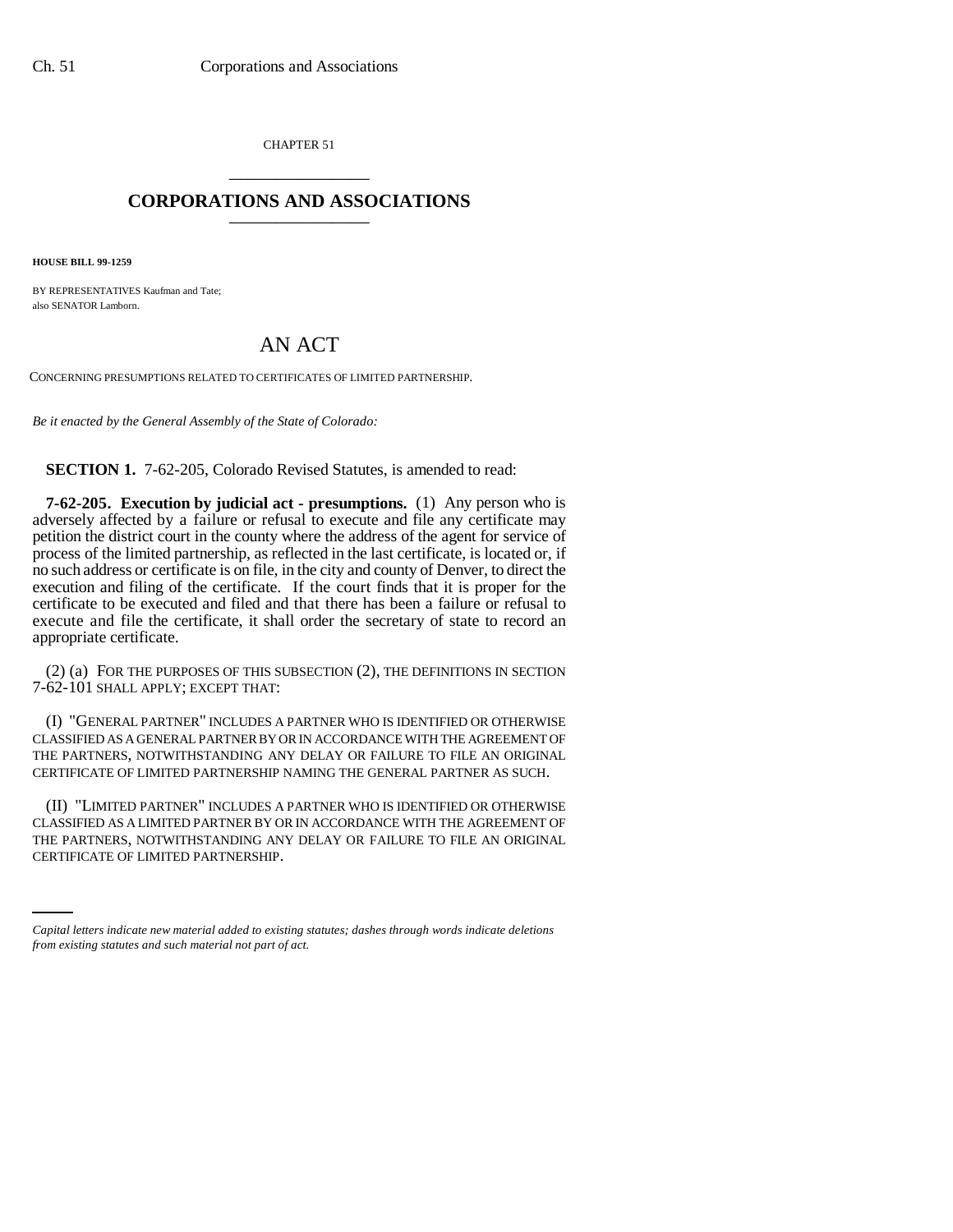(III) "LIMITED PARTNERSHIP" INCLUDES A PARTNERSHIP BEFORE THE FILING OF THE ORIGINAL CERTIFICATE OF LIMITED PARTNERSHIP WITH THE SECRETARY OF STATE AND IN WHICH THERE IS AT LEAST ONE GENERAL PARTNER AND ONE LIMITED PARTNER.

(IV) "PARTNER" INCLUDES A PERSON WHO ENTERS INTO THE AGREEMENT CONTEMPLATED IN PARAGRAPH (b) OF THIS SUBSECTION (2) AS A CO-OWNER WITH THE RIGHTS OF A GENERAL PARTNER OR A LIMITED PARTNER OR WHO ACQUIRES AN INTEREST IN A LIMITED PARTNERSHIP AS A CO-OWNER WITH SUCH RIGHTS.

(b) THE PRESUMPTIONS SET FORTH IN THIS SUBSECTION (2) SHALL APPLY TO EACH LIMITED PARTNERSHIP WHOSE PARTNERS ENTER INTO AN AGREEMENT ON OR AFTER OCTOBER 31, 1981, TO FORM SUCH LIMITED PARTNERSHIP, AND TO WHICH A CONTRIBUTION IS MADE BY OR ON BEHALF OF ONE OR MORE OF SUCH PARTNERS BEFORE THE FILING OF AN ORIGINAL CERTIFICATE OF LIMITED PARTNERSHIP FOR SUCH PARTNERSHIP.

(c) IT SHALL BE PRESUMED THAT THE PARTNERS OF SUCH LIMITED PARTNERSHIP SHALL HAVE AGREED THAT:

(I) THE RELATIONSHIP OF THE PARTNERS WITH RESPECT TO ANY CONTRIBUTIONS MADE TO THE PARTNERSHIP AND RELATIONS AMONG THE PARTNERS AND BETWEEN THE PARTNERS AND THE PARTNERSHIP SHALL BE THE SAME AS IF A CERTIFICATE OF LIMITED PARTNERSHIP HAD BEEN FILED PURSUANT TO SECTION 7-62-201 AT THE TIME THE PARTNERS ENTERED INTO THE AGREEMENT CONTEMPLATED IN PARAGRAPH (b) OF THIS SUBSECTION (2);

(II) THE GENERAL PARTNERS OF SUCH LIMITED PARTNERSHIP SHALL EXECUTE AND CAUSE TO BE FILED SUCH CERTIFICATE;

(III) THE FAILURE OF THE GENERAL PARTNERS TO EXECUTE AND CAUSE TO BE FILED SUCH CERTIFICATE SHALL ENTITLE ANY PARTNER TO OBTAIN A COURT ORDER PURSUANT TO SUBSECTION (1) OF THIS SECTION REQUIRING THE SECRETARY OF STATE TO RECORD AN APPROPRIATE CERTIFICATE.

(d) THE PRESUMPTIONS SET FORTH IN THIS SUBSECTION (2) SHALL APPLY TO SUCH A LIMITED PARTNERSHIP, NOTWITHSTANDING ANY ONE OR MORE PROVISIONS OF ANY AGREEMENT OF THE PARTNERS OF SUCH LIMITED PARTNERSHIP THAT:

(I) THE TERM OF SUCH PARTNERSHIP SHALL COMMENCE UPON THE FILING OF SUCH CERTIFICATE;

(II) AN AGREEMENT SETS FORTH THE ENTIRE UNDERSTANDING OF THE PARTIES; OR

(III) THE AGREEMENT OF THE PARTIES SHALL BE IN WRITING.

(e) THE PRESUMPTION SET FORTH IN SUBPARAGRAPH (II) OF PARAGRAPH (c) OF THIS SUBSECTION (2) SHALL NOT APPLY IN AN ACTION FOR DAMAGES AGAINST A GENERAL PARTNER BY THE OTHER PARTNERS BASED ON ANY DELAY OR FAILURE TO EXECUTE OR FILE A CERTIFICATE OF LIMITED PARTNERSHIP.